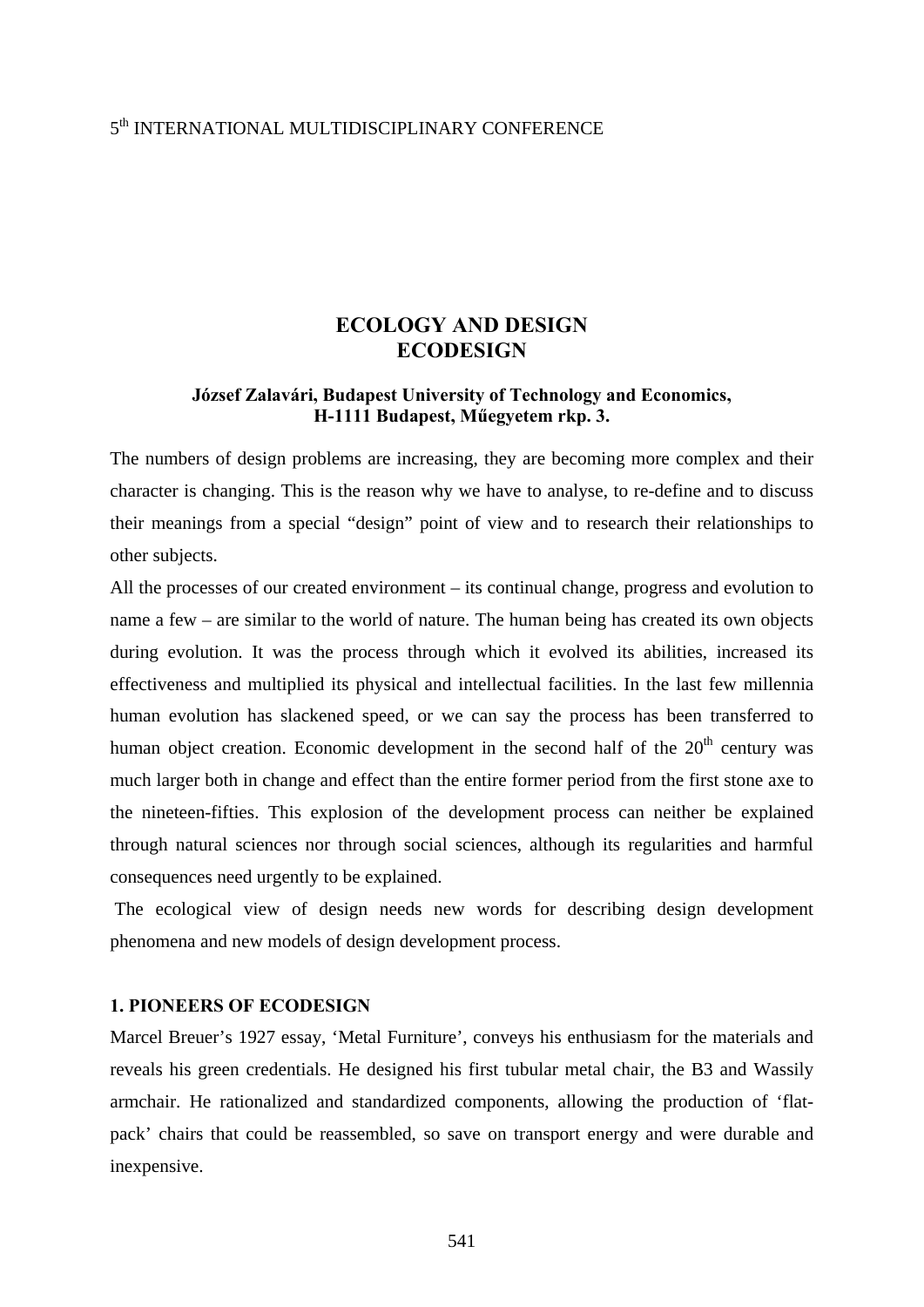Other designers ,writers and theorists who have contributed to greater understanding of environmental design include Victor Papanek, author of Design for the Real World, who related ecological awareness to the design process and urgend for radical design solutions that were mindful of the environment.Papanek linked design to the overall theme of ecology at an early date.

It was most famously pioneered by Richard Buckminster Fuller, who in the 1920s promoted a "design science" that was based on the concept of "providing the most with the least". It was he who, in the 1950s, coined the therm "Spaceship Eart", which led people to think of the planet in a more holistic way. Ironically, one of the early advocates of a more sustainable design philosophy, originated from the USA, a country renowed for both prolific production and consumtion. Buckminster Fuller preserved and in 1949 developed a new method of costruction based on lightweight polygons.

His legacy inspired new endeavours such as the Eden Project, near St Austell in Cornwall,UK (2001), in wihch the world's larges biomes house eight thousan plant species from tropical to temperate climates.

Organic design borrowing from nature's own modell of components within systems. Frank Lloyd Wright was the first to blend the functionality of buldings, interiors and furniture into one concept.In 1942 Charles Eames and Eero Saarinen , firmly established thier biomorphic plywood furniture as a means of satisfying the ergonomic and emotional needs of the user.

Dieter Rams is Germany's most important post-war designer. His approach to design has always been based on his "Ten Commandments on Design". His declaration that the "aesthetic requirement of an industrial product is that it should be simple, carefully made, balanced and unobtrusive". Essentialism in Braun design throught efficient, well-designed and executed products that incorporated state-of-the-art technology. His book "Less and better", design will firstly be able to influence the permanent improvement of the material ecologycal quality of products- and, evenmore critically, will contribute to an effective reduction in the overall quantity of products produced.

Philips Managing Director Stefano Marzano has been proclaimed the value of Philips approach (1998), which he named "High Design". By High Design, he means an integrated process incorporating all the skills on which design has historically based itself and the new design-related skills we need to be able to respond to the complexity and challanges of the present and anticipate those of the future. Philips have a responsibility towards the creation of a better future for people , in which the environment is respected and energy is preserved. "High Design" plays an important role: throught the introduction of emotional values, design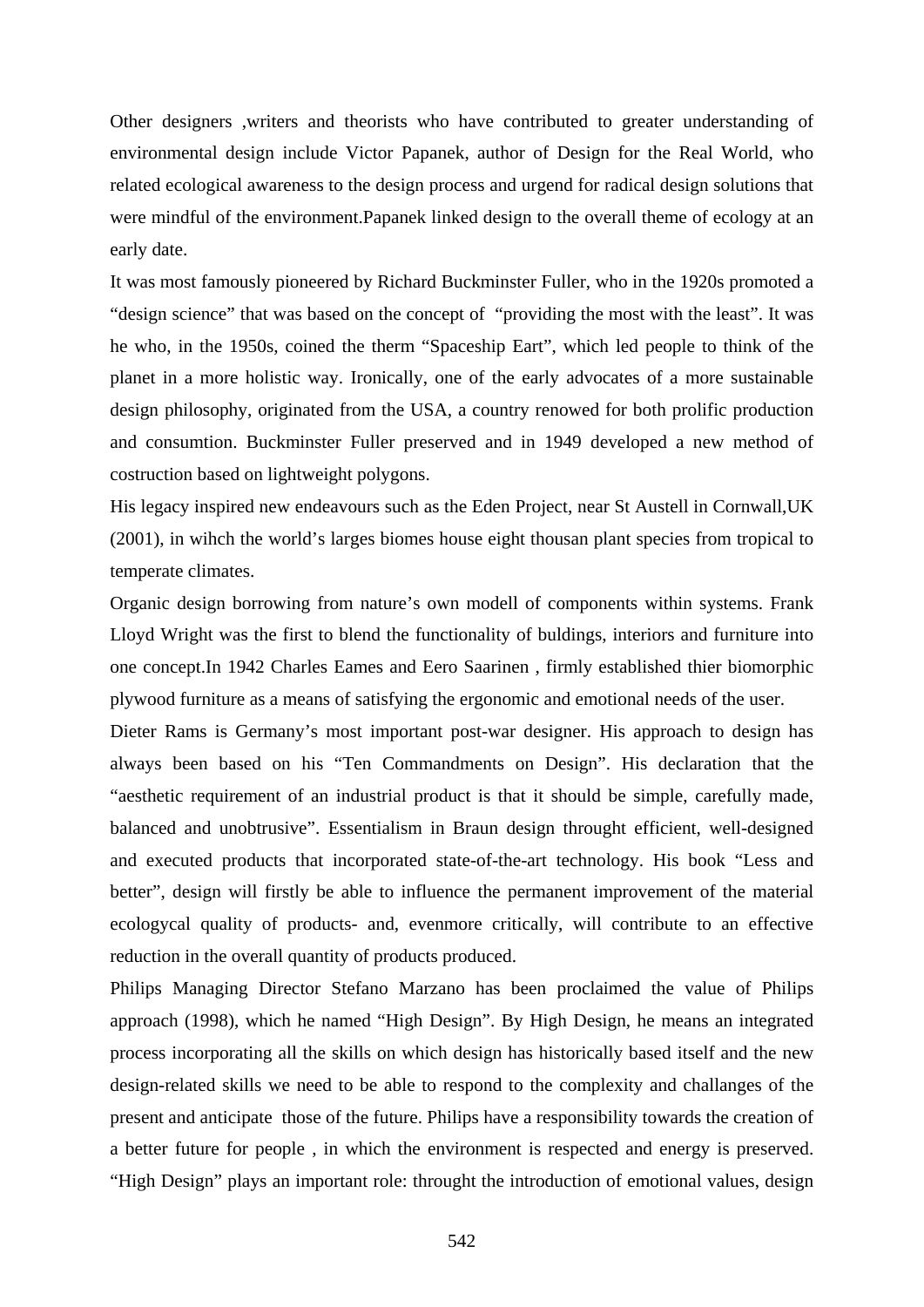supports the creation of a new relationship of care and affection between people and the objects they use, thus increasign the chances that these do not get throw away before the end of their life cycle.

### **2. THE BIRTH OF ECODESIGN**

Its true that there was an ecological and pacifist movement in the USA in the early 1960s, which rejected the idea of a highly industrialized society and pursued a policy of selfsufficiency, producing its own tools, dwellings and food. Ten years later, as a consequence of the energy crisis, this movement exerted an influence on certain designers in Europe, and especially in Scandinavia, the Netherlands , England and the German Federal Republic.The Green Party, a German popular movement that became a political force. These people advocated an ecological, naturalistic design. The design history is bound up with the functionalism. A hundred years ago, Louis Sullivan proclaimed that "form follows function". Based on a deeper understanding of how our life and products are shaped by ecologically interconnected flows of energy, information, materials and resourches. There was also a certain ethical aspect, a desire to restore to the object its truth and honesty. And if we analyse thier work today, we can clearly see how closely they were linked to the leading scientic movements of the time.

#### **3. ECO-THEISM**

Approximately hundred years before the well-know formula of Louis Sullivan, "form follow function," pointed the way to the theory of functionalism, the Shaker religious community had laid down among the principles of its faith that "beauty arises from practicality. Thier life was marked by order, diligence and modesty. Thier faith expressed itsef in the clean-lined beauty of their tools, their furniture and handmade articles of daily use. The Shakers were open to technical innovation. Under the rubric of "less is better", Shaker furniture has again come to be appreciated throughout the world. Because of its craftmanship, its functionality, and its simple beauty , the furniture enjoyed general popularity.

Taoism itself, something which greatly influenced its formation: the concept of Ying (darkness) and Yang (light). This is an ancient Chineise philosophical concept which originated thousand years ago. Tao has three point: having two polarities, being dynamic and being natural.

Wabi, sabi, suki are the pillars of classic Zen beauty. Wabi stands for the silent, simple charm of natural materials such as wood, bamboo or stone. Sabi is the patina which, as a result of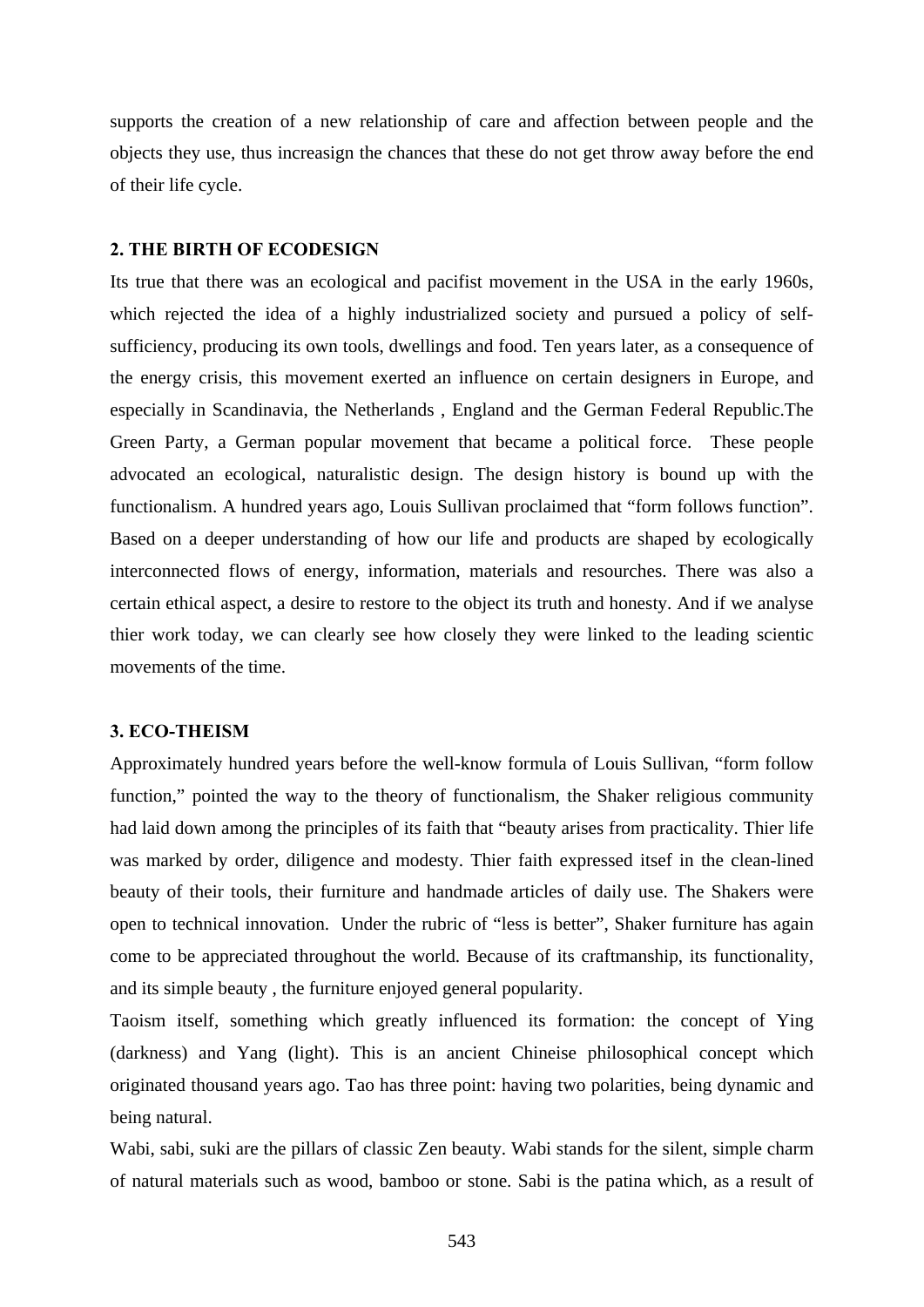handling, renders an object even more beatiful over the years. Suki is describing the striving for beauty which breaks with conventions but always remains faithful to an ideal of subtle elegance.

Gaia is the name of an ancient Goddess, in her figure the archetype "Mother Earth" of different religions can clearly be recognised. A theory that interprets the wholeness of the Earth as a self-regulating organism. Gaia is the idea where organic and non-organic parts of a dense, competitive and interactive net generates a homogenous unity: a kind of metaorganism, the living planet. The human sphere is inside this unique and dynamic balance-system, and it has not been grown up to a self-regulating system. This theory comes from the writer, William Golding. (James E. Lovelock, 1979.).

The most importan requirements of modern design arose less from the requirements of production than from the ethic of bourgeois Protestantism. It was less often questions of technique than of religious belief.

The civilisation and the industrial society which let the ecological problems exist and now must face the dangers and issues was developed in the Christian culture. Christian monotheism desacralized nature, the body was secondary, non-essential, living on Earth was declared to be preliminaries to Eternity. This point of view could indirectly give reasons for this culture not to take enough care for the preservation of the intact character, the wholeness of the man-made world. The Jewish-Christian notion of eco-crisis can be explained as a consequence of the fault against justice: goods produced on Earth are not equally distributed. Initiatives of Christian-ecological aspect are becoming more dominant. (1989. Basel Economic Conference. Theses: Justice, peace, creation, God.)

### **4. ECOLOGICAL AGE**

The ecological age into which we are presently moving is an opposed, though complementary, age that succeeds the technological age. In deeper sense this new age takes us back to certain basic aspects of the universe which were evident to the human mind from its earliest period, but which have been further refined, observed, and scientifically stated in more recent centuries. These governing principles of the universe have controlled the entire evolutionary process from the moment of its explosive origin some fourteen billion years ago to the shaping of the earth, the emergence of life and consciousness, and so through the various ages of human history.

In modern usage , ecology refers to the environmental system and economy to the human economic system. In its greek meaning, "oikos" is the hause or household and the words

544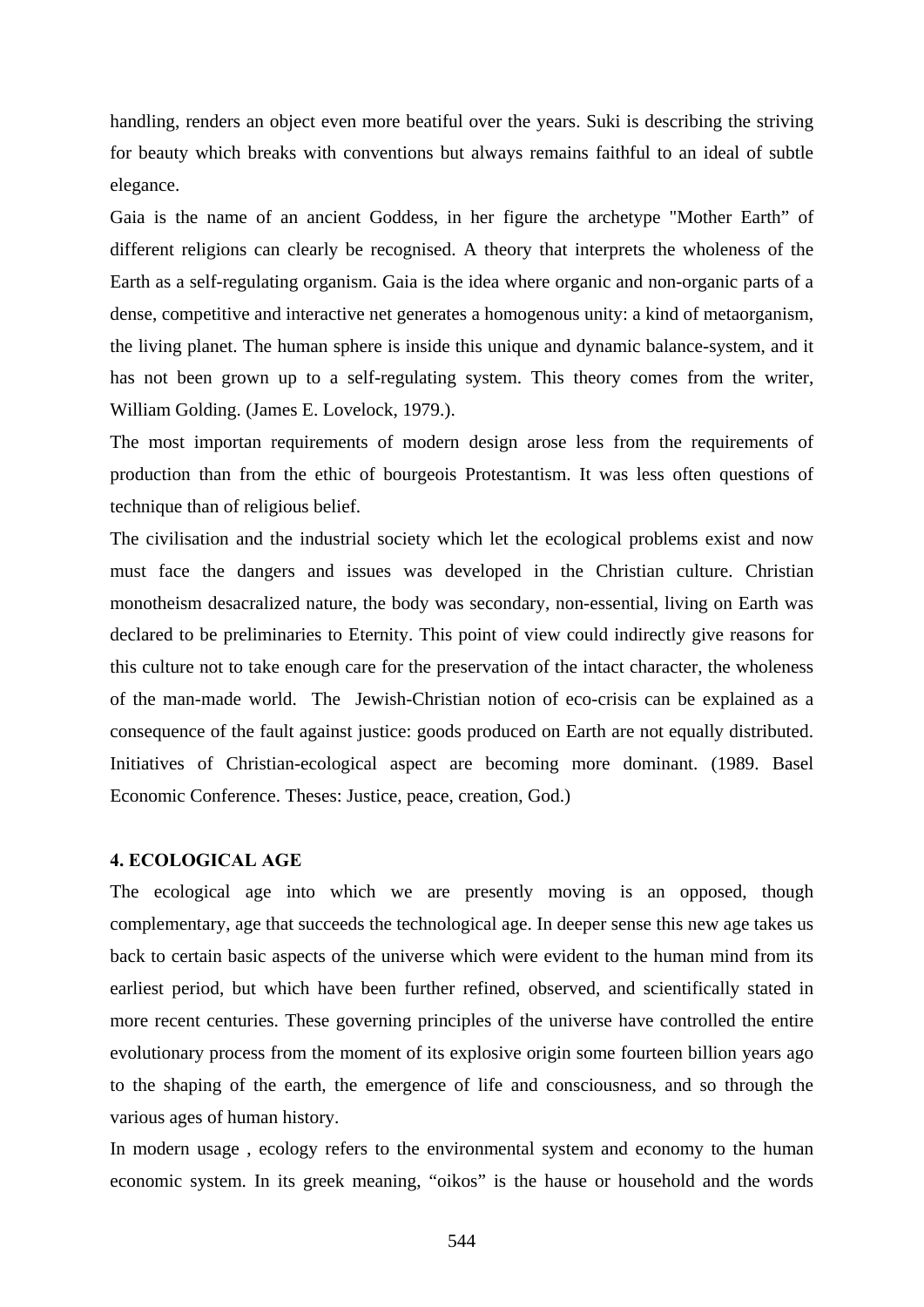economy and ecology are derived from it. "Oikos" is the integral system which contains the fundamental human designing activities and behavior in connection with production, communication and the environment.

Ecology is a relatively new scientific discipline. Like young disciplines, ecology is developing very rapidly. Ecology is now a component of courses taken by geographers, planners, industrial chemists, engineers, architects and product designers.

#### **5. DESIGN ECOLOGY. EVOLUTIONAL VIEW OF DESIGN**.

Design ecology is a scientific study of the interrelationship among products and between them and all aspects, living and non-living, of their environment. A science for examining the interaction – its actual existence and the changes – in design procedures , for systematically analysing and explaining the design. Field of study relating to the whys and wherefores of changes. Designers understood that the relation between form, function and material must be interpreted in a cultural perspective , taking account of contemporary life-styles and aspirations.

Forms, changes and alterations in production designing processes are a kind of evolution which is developed and directed by consciously organised human activity. Both the designing process itself and the "life" of the market object can be examined with the help of definitions of evolution such as mutation, variation and selection. Nowadays directions in development are not based on fulfilment of elementary needs. As we possess all the possible ways of production, the main question is the ability for selection in a definite environment. The evolutional view is a special view of historical characteristics of objects and it is an important and fundamental idea in design methodology. It can represent more or less completely the functional and morphological variations or permanence of objects, and on the other hand their regularities.

### **6. ECODESIGN**

Ecology had ramifications for design too. Eco-design, a new view in industrial design: the eco-consciousness in designing. A point of view called "ecological design" was born of the relationship between environmental destruction, the disposal of product, and the industrial waste problem in our industrial society.

Eco-design means approaching design from a new perspective. It means minimizing the environmental impact of a product while maintaining the same level of quality. The ecodesign movement is one facet of the drive to achieve sustainable development, "satisfy demand today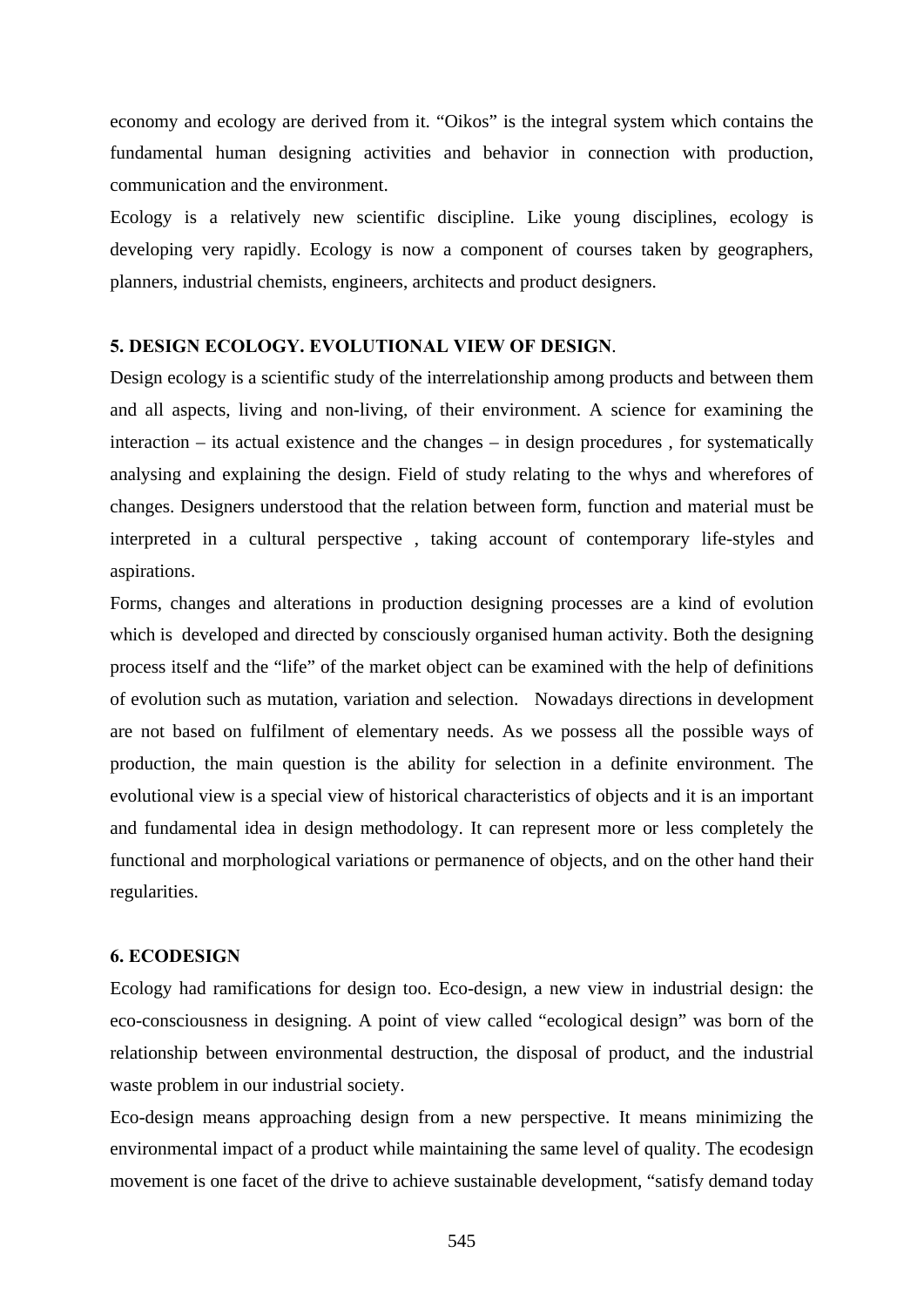without undermining the chances of future generations to satisfy demand tomorrow" ( The World Comission on Environment and Development 1987).

The principle of sustainability originated in the field of forestry and is as simple as it is illuminating: only as many trees should be cut down as can be replaced by young ones. The Rio Eart Summit (1992) declared this principle to be the great theme of the future : resourches must be saved and processes of regeneration promoted.

Ecodesign should be viewed as a factor of innovation that business enterprises to build the environmental component into their business development strategy. Good design is ecologycally responsible design. Three principles can be applied to product design:

- Consider the life cycle of the product.
- Optimize length of product life. Optimize end of product life.
- View the product as a multi-components system.
- Adopt a multi- criteria environmental approach.

The product should not affect the environment adversely or cause any kind of damage during its product life. The design process intends to reduce the harmful influences and enlarge the positive ones while using technical, technological, social, economical and cultural possibilities of a given society. The design philosophy of this intention is the holistic product and holistic firm. Victor Papanek, Thomas Moldonado, Dieter Rams, Stefano Marzano and Ezio Manzini are to be mentioned as representatives of this tendency.

A design approach that gives preference to the discovery, re-cycling technology, creative and multifunctional composing of design elements. It will always find an individual design solution in different political situations. Instead of typical and monocultural it intends to be diverse and multi-ethnic. Self-consciousness, healthy life, free and idealistic ideas, morality in personal life are the most characteristic points of this way of thinking.

### **7. ECOLOGY AND AESTHETICS**

Evolution has produced living forms of great complexity and beauty. It may also be able to develops new aesthetics to apprechiate the beauty of the products of ecodesign. Today designers and engineers are begining to work together with artifical evolution. Harmonious balance of ecology and economy have an aesthetic issue. The ecology and economy are involved a new aesthetic (and ethical) problems.

To use knowledge, rule and principles in technology, which were obtained during the examination of natural organic forms, structures and processes. The creative imagination of designers can be highly inspired by the recognition of what kind of connection there are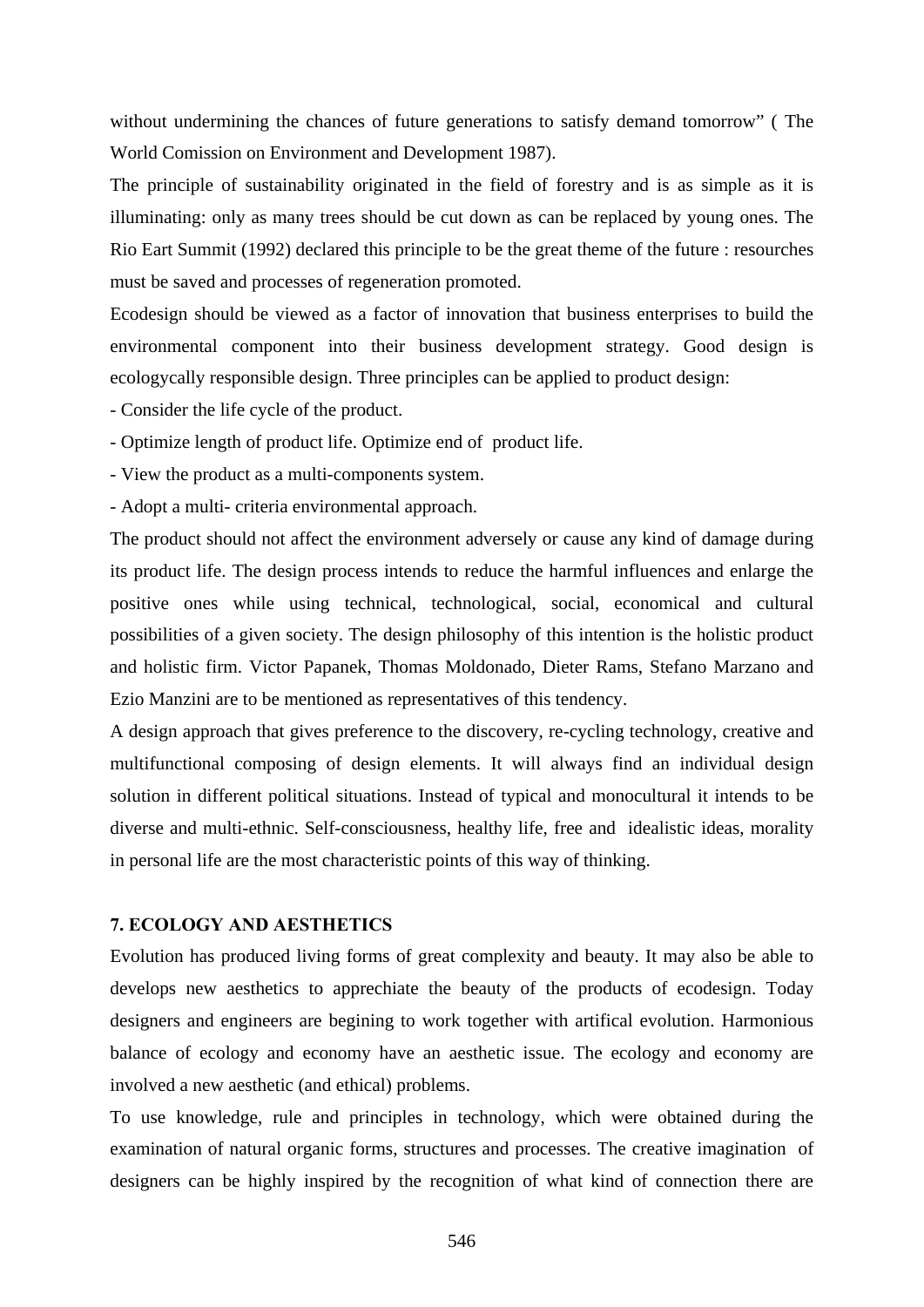among biological, technical and man-made systems as well as by the knowledge of natural forms, structures and constructions. We can come across natural principles of construction all over the world: stressed-skin structures, cell-constructions, streamlined planes and ships. The model of the sandwich-construction was developed after having analysed the wheat-stalk. Bionics is legal and is worth expanding, as space experiments, space objects, tools and reinforcements are also shaped in this way. In order to develop future strategy models, technology is also increasingly falling back on biological models.

The aesthetical category of beauty should be widened: it includes beside the artifical, technological and natural kinds of beauty the ecological intentions, theories, that appears in the new and former designed objects.

#### **8. ECODESIGN CRITERIA.**

National and international awards have the intention to acknowledge the ecologically excellent products. There was a search for ecological design method to find the a design paradigm between nature, human artifacts and the global environment. As an example we can show the criteria of the Ecology Design Award, founded 1990 in Hannover:

- 1. Selection of materials, use materials that have environmental benefits. Advanced materials development has been towards the creation of new materials which have unique properties, made through the integration of chemically different substances. (Composite plastic materials, biodegradable materials)
- 2. Efficacy of materials, minimise their use. The simplicity of products can, for example, be achieved by limiting it to a few componens of materials. Electronic units, chips, circuits etc. will reach the minimal possible measure - this is the expected design task.
- 3. Efficacy of energy. Frugality in material and energy consumption is one the most important paradigms for ecological responsible design. The new manufacturing process has resulted in less energy being used to produce the same number of units.
- 4. Efficacy in using technologies. The permanent reduction of measures in the industry allowed by the technolgical development.
- 5. Suitability for re-cycling. To collect and/or process waste from a system to result in a useful application in the same or in another system. To treat things that have already been used so that they can be used again. Recyclable material can be made into new material.
- 6. Long-time product-life. Long-term validity is expressed onthe one hand by a design which consciously does not follow fashion trends , in which there is real design and not merely styling.